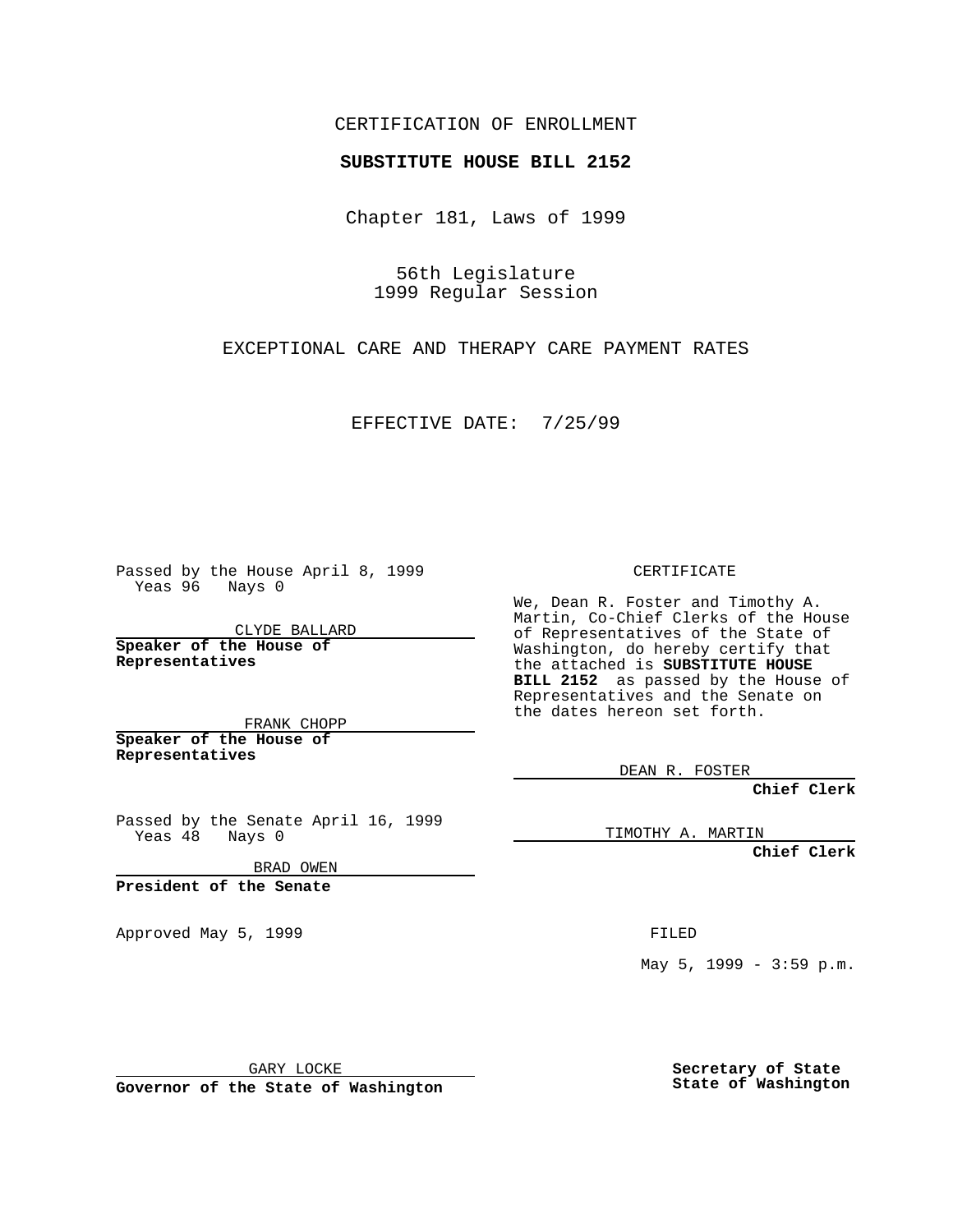## **SUBSTITUTE HOUSE BILL 2152** \_\_\_\_\_\_\_\_\_\_\_\_\_\_\_\_\_\_\_\_\_\_\_\_\_\_\_\_\_\_\_\_\_\_\_\_\_\_\_\_\_\_\_\_\_\_\_

Passed Legislature - 1999 Regular Session

**State of Washington 56th Legislature 1999 Regular Session**

**By** House Committee on Health Care (originally sponsored by Representatives Cody, Parlette, Van Luven, Conway and Edmonds)

Read first time 03/02/1999.

1 AN ACT Relating to exceptional care and therapy care payment rates; amending RCW 74.46.506 and 74.46.511; adding a new section to chapter 74.46 RCW; and providing an expiration date.

BE IT ENACTED BY THE LEGISLATURE OF THE STATE OF WASHINGTON:

 **Sec. 1.** RCW 74.46.506 and 1998 c 322 s 25 are each amended to read as follows:

 (1) The direct care component rate allocation corresponds to the provision of nursing care for one resident of a nursing facility for one day, including direct care supplies. Therapy services and supplies, which correspond to the therapy care component rate, shall be excluded. The direct care component rate includes elements of case mix determined consistent with the principles of this section and other applicable provisions of this chapter.

 (2) Beginning October 1, 1998, the department shall determine and update quarterly for each nursing facility serving medicaid residents a facility-specific per-resident day direct care component rate allocation, to be effective on the first day of each calendar quarter. In determining direct care component rates the department shall utilize, as specified in this section, minimum data set resident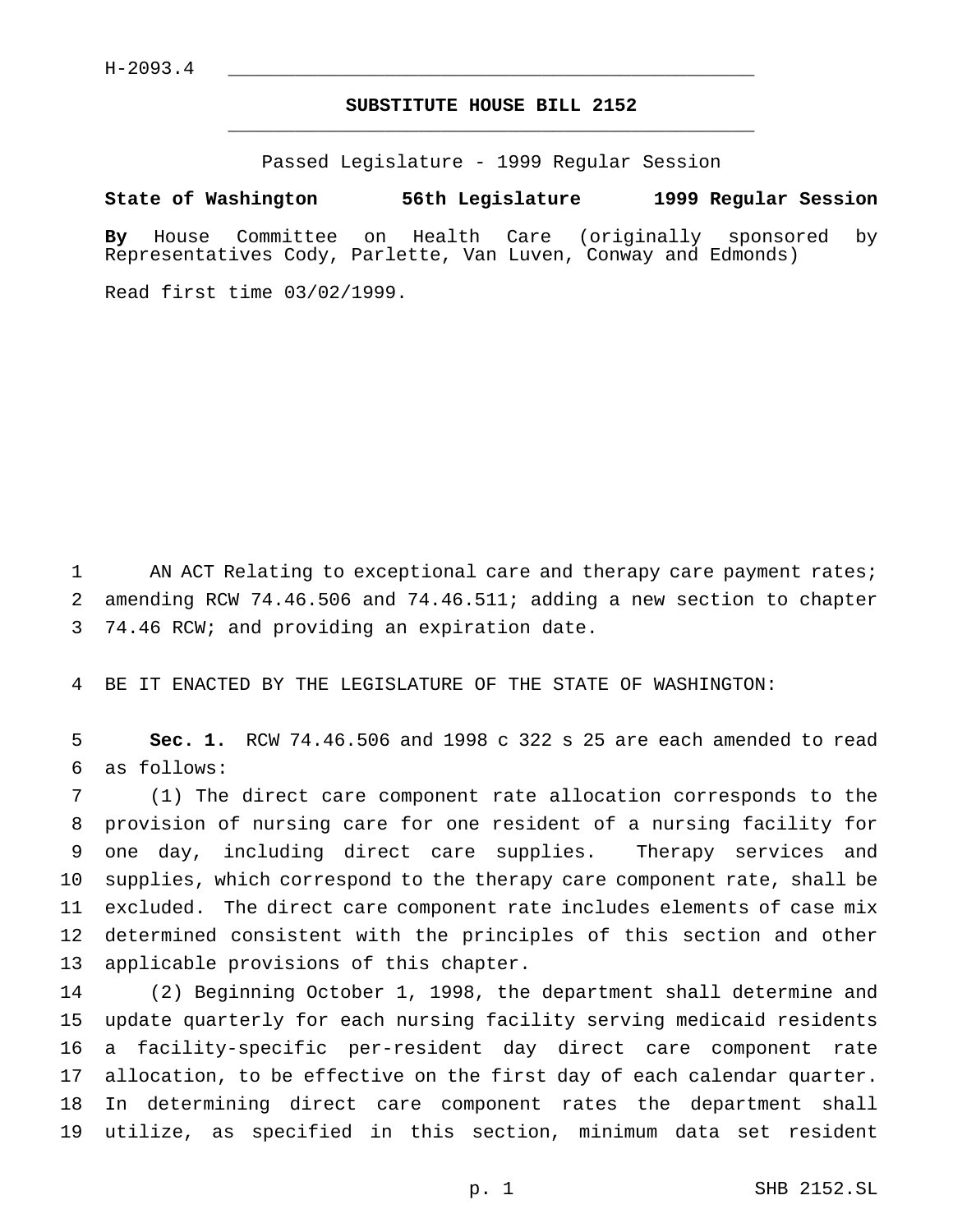assessment data for each resident of the facility, as transmitted to, and if necessary corrected by, the department in the resident assessment instrument format approved by federal authorities for use in this state.

 (3) The department may question the accuracy of assessment data for any resident and utilize corrected or substitute information, however derived, in determining direct care component rates. The department is authorized to impose civil fines and to take adverse rate actions against a contractor, as specified by the department in rule, in order to obtain compliance with resident assessment and data transmission requirements and to ensure accuracy.

 (4) Cost report data used in setting direct care component rate allocations shall be 1996 and 1999, for rate periods as specified in RCW 74.46.431(4)(a).

 (5) Beginning October 1, 1998, the department shall rebase each nursing facility's direct care component rate allocation as described in RCW 74.46.431, adjust its direct care component rate allocation for economic trends and conditions as described in RCW 74.46.431, and update its medicaid average case mix index, consistent with the following:

 (a) Reduce total direct care costs reported by each nursing facility for the applicable cost report period specified in RCW 74.46.431(4)(a) to reflect any department adjustments, and to eliminate reported resident therapy costs and adjustments, in order to derive the facility's total allowable direct care cost;

 (b) Divide each facility's total allowable direct care cost by its adjusted resident days for the same report period, increased if necessary to a minimum occupancy of eighty-five percent; that is, the greater of actual or imputed occupancy at eighty-five percent of licensed beds, to derive the facility's allowable direct care cost per resident day;

 (c) Adjust the facility's per resident day direct care cost by the applicable factor specified in RCW 74.46.431(4) (b) and (c) to derive its adjusted allowable direct care cost per resident day;

 (d) Divide each facility's adjusted allowable direct care cost per resident day by the facility average case mix index for the applicable quarters specified by RCW 74.46.501(7)(b) to derive the facility's allowable direct care cost per case mix unit;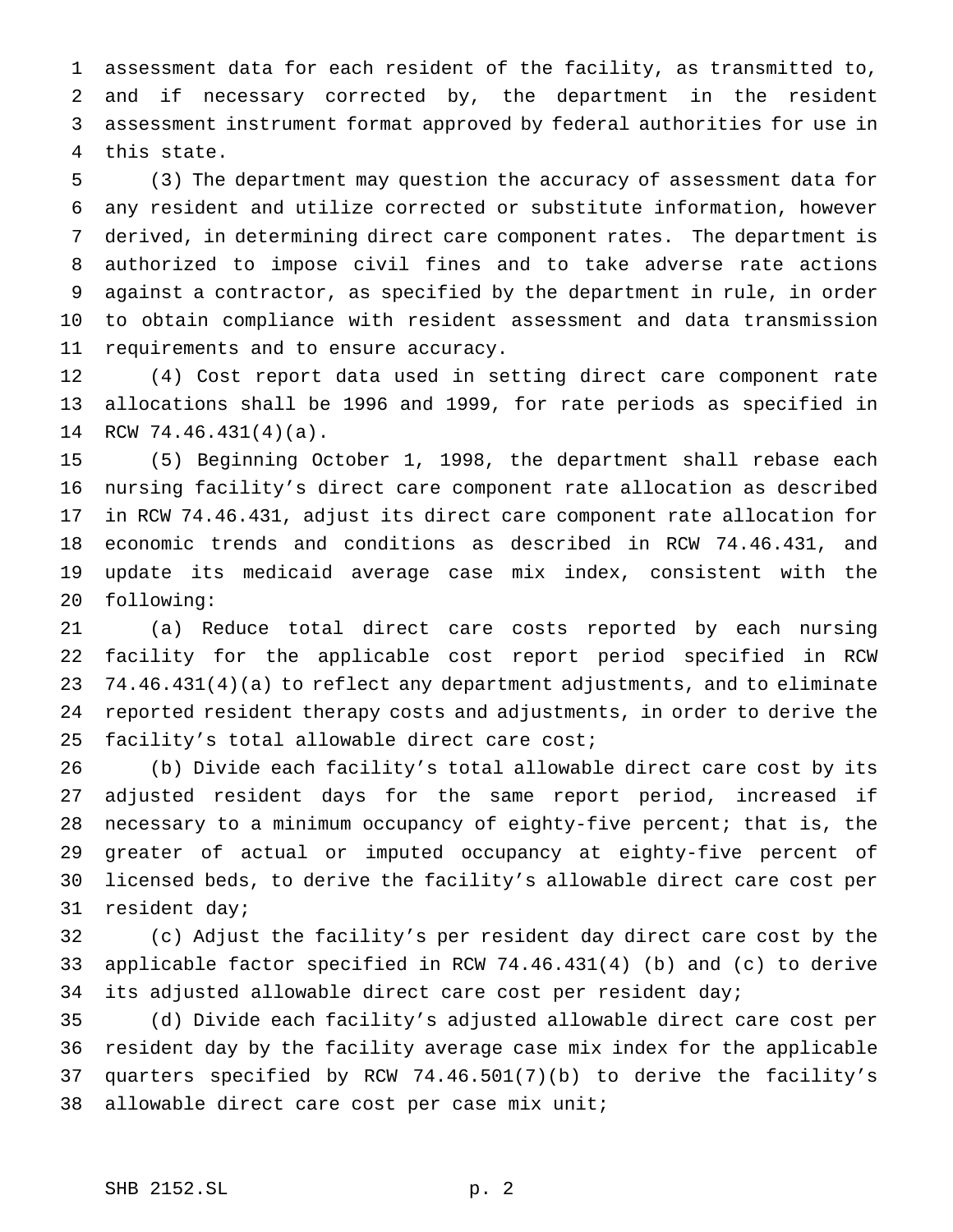(e) Divide nursing facilities into two peer groups: Those located in metropolitan statistical areas as determined and defined by the United States office of management and budget or other appropriate agency or office of the federal government, and those not located in a metropolitan statistical area;

 (f) Array separately the allowable direct care cost per case mix unit for all metropolitan statistical area and for all nonmetropolitan statistical area facilities, and determine the median allowable direct care cost per case mix unit for each peer group;

 (g) Except as provided in (k) of this subsection, from October 1, 1998, through June 30, 2000, determine each facility's quarterly direct care component rate as follows:

 (i) Any facility whose allowable cost per case mix unit is less than eighty-five percent of the facility's peer group median established under (f) of this subsection shall be assigned a cost per case mix unit equal to eighty-five percent of the facility's peer group median, and shall have a direct care component rate allocation equal to the facility's assigned cost per case mix unit multiplied by that facility's medicaid average case mix index from the applicable quarter specified in RCW 74.46.501(7)(c);

 (ii) Any facility whose allowable cost per case mix unit is greater than one hundred fifteen percent of the peer group median established under (f) of this subsection shall be assigned a cost per case mix unit equal to one hundred fifteen percent of the peer group median, and shall have a direct care component rate allocation equal to the facility's assigned cost per case mix unit multiplied by that facility's medicaid average case mix index from the applicable quarter specified in RCW 74.46.501(7)(c);

 (iii) Any facility whose allowable cost per case mix unit is between eighty-five and one hundred fifteen percent of the peer group median established under (f) of this subsection shall have a direct care component rate allocation equal to the facility's allowable cost per case mix unit multiplied by that facility's medicaid average case 34 mix index from the applicable quarter specified in RCW 74.46.501(7)(c); (h) Except as provided in (k) of this subsection, from July 1, 2000, through June 30, 2002, determine each facility's quarterly direct care component rate as follows:

 (i) Any facility whose allowable cost per case mix unit is less than ninety percent of the facility's peer group median established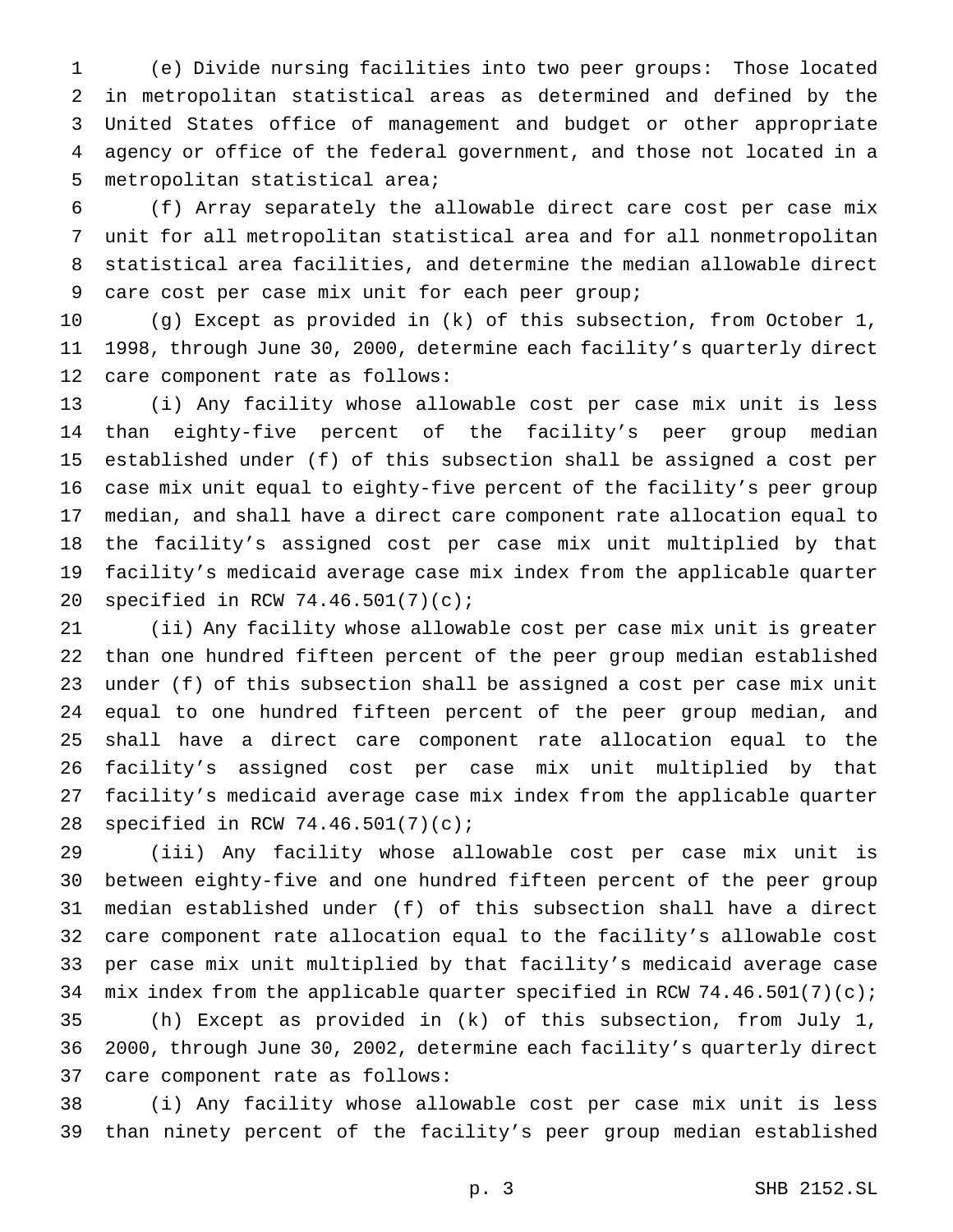under (f) of this subsection shall be assigned a cost per case mix unit equal to ninety percent of the facility's peer group median, and shall have a direct care component rate allocation equal to the facility's assigned cost per case mix unit multiplied by that facility's medicaid average case mix index from the applicable quarter specified in RCW  $74.46.501(7)(c)$ ;

 (ii) Any facility whose allowable cost per case mix unit is greater than one hundred ten percent of the peer group median established under (f) of this subsection shall be assigned a cost per case mix unit equal to one hundred ten percent of the peer group median, and shall have a direct care component rate allocation equal to the facility's assigned cost per case mix unit multiplied by that facility's medicaid average case mix index from the applicable quarter specified in RCW 74.46.501(7)(c);

 (iii) Any facility whose allowable cost per case mix unit is between ninety and one hundred ten percent of the peer group median established under (f) of this subsection shall have a direct care component rate allocation equal to the facility's allowable cost per case mix unit multiplied by that facility's medicaid average case mix index from the applicable quarter specified in RCW 74.46.501(7)(c);

 (i) From July 1, 2002, through June 30, 2004, determine each facility's quarterly direct care component rate as follows:

 (i) Any facility whose allowable cost per case mix unit is less than ninety-five percent of the facility's peer group median established under (f) of this subsection shall be assigned a cost per case mix unit equal to ninety-five percent of the facility's peer group median, and shall have a direct care component rate allocation equal to the facility's assigned cost per case mix unit multiplied by that facility's medicaid average case mix index from the applicable quarter specified in RCW 74.46.501(7)(c);

 (ii) Any facility whose allowable cost per case mix unit is greater than one hundred five percent of the peer group median established under (f) of this subsection shall be assigned a cost per case mix unit equal to one hundred five percent of the peer group median, and shall have a direct care component rate allocation equal to the facility's assigned cost per case mix unit multiplied by that facility's medicaid average case mix index from the applicable quarter specified in RCW 74.46.501(7)(c);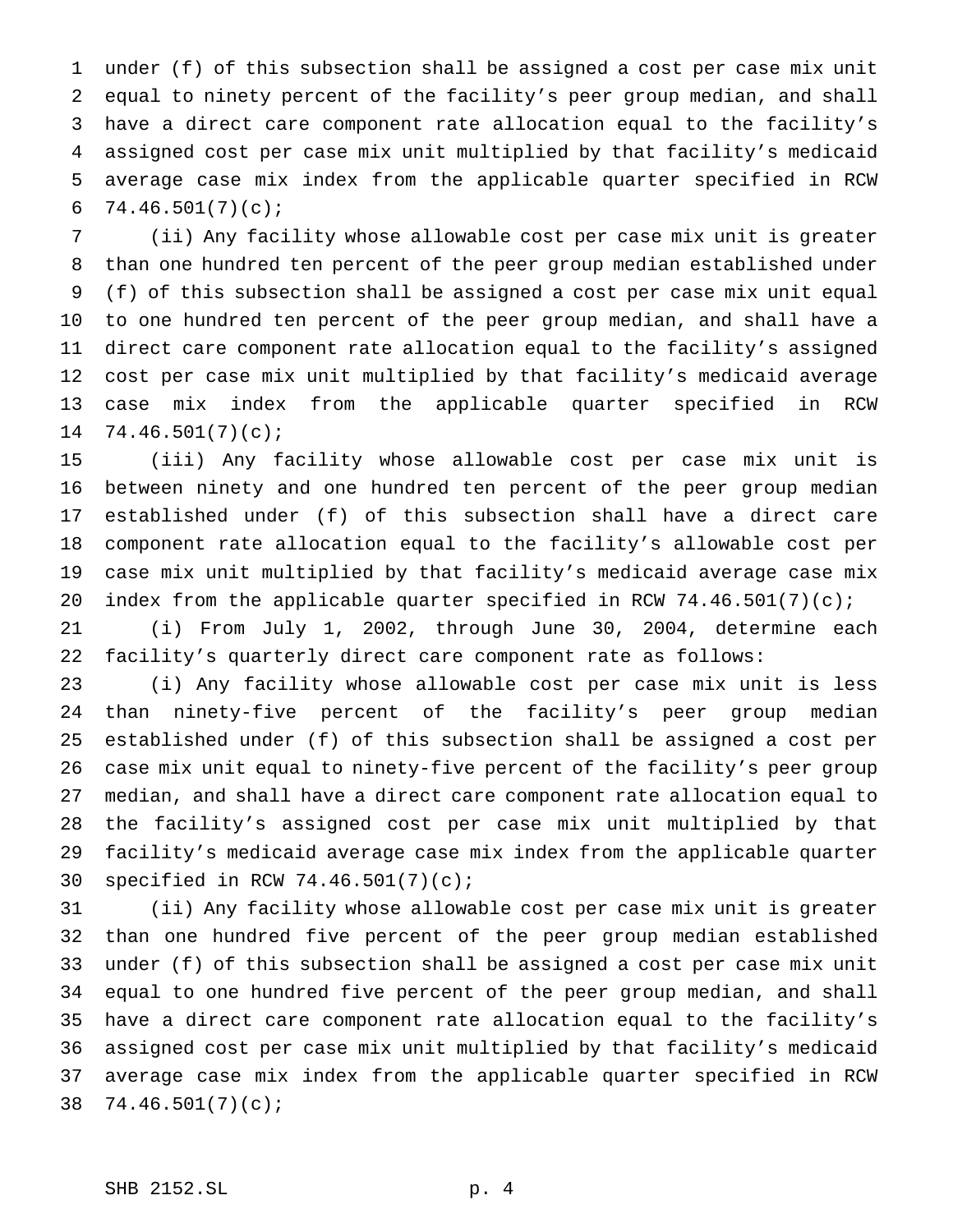(iii) Any facility whose allowable cost per case mix unit is between ninety-five and one hundred five percent of the peer group median established under (f) of this subsection shall have a direct care component rate allocation equal to the facility's allowable cost per case mix unit multiplied by that facility's medicaid average case 6 mix index from the applicable quarter specified in RCW  $74.46.501(7)(c)$ ;

 (j) Beginning July 1, 2004, determine each facility's quarterly direct care component rate by multiplying the facility's peer group median allowable direct care cost per case mix unit by that facility's medicaid average case mix index from the applicable quarter as specified in RCW 74.46.501(7)(c).

 (k)(i) Between October 1, 1998, and June 30, 2000, the department shall compare each facility's direct care component rate allocation calculated under (g) of this subsection with the facility's nursing 15 services component rate in effect on ((June)) September 30, 1998, less therapy costs, plus any exceptional care offsets as reported on the cost report, adjusted for economic trends and conditions as provided in RCW 74.46.431. A facility shall receive the higher of the two rates; (ii) Between July 1, 2000, and June 30, 2002, the department shall compare each facility's direct care component rate allocation calculated under (h) of this subsection with the facility's direct care component rate in effect on June 30, 2000. A facility shall receive the higher of the two rates.

 (6) The direct care component rate allocations calculated in accordance with this section shall be adjusted to the extent necessary to comply with RCW 74.46.421. If the department determines that the weighted average rate allocations for all rate components for all facilities is likely to exceed the weighted average total rate specified in the state biennial appropriations act, the department shall adjust the rate allocations calculated in this section proportional to the amount by which the total weighted average rate allocations would otherwise exceed the budgeted level. Such adjustments shall only be made prospectively, not retrospectively.

 (7) Payments resulting from increases in direct care component rates, granted under authority of section 2(1) of this act for a facility's exceptional care residents, shall be offset against the 37 facility's examined, allowable direct care costs, for each report year or partial period such increases are paid. Such reductions in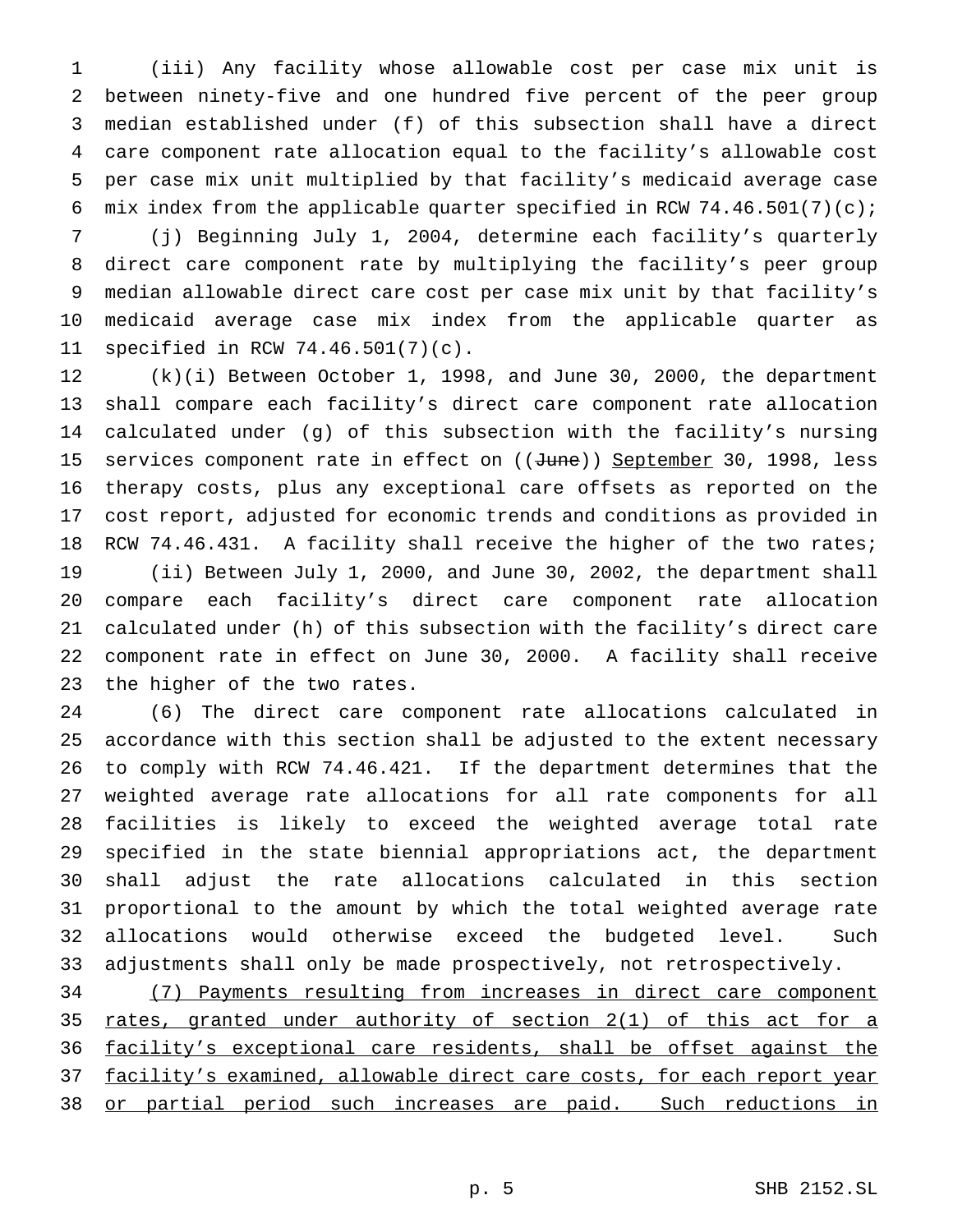allowable direct care costs shall be for rate setting, settlement, and other purposes deemed appropriate by the department.

 NEW SECTION. **Sec. 2.** A new section is added to chapter 74.46 RCW to read as follows:

 (1)(a) The department is authorized to increase the direct care component rate allocation calculated under RCW 74.46.506(5) for residents who have unmet exceptional care needs as determined by the department in rule. The department may, by rule, establish criteria, patient categories, and methods of exceptional care payment.

 (b) The department shall submit a report to the health care and fiscal committees of the legislature by December 12, 2002, that addresses:

 (i) The number of individuals on whose behalf exceptional care payments have been made under this section, their diagnosis, and the amount of the payments; and

 (ii) An assessment as to whether the availability of exceptional care payments resulted in more expedient placement of residents into nursing homes and fewer and/or shorter hospitalizations.

 (2)(a) The department shall by January 1, 2000, adopt rules and implement a system of exceptional care payments for therapy care.

 (i) Payments may be made on behalf of facility residents who are under age sixty-five, not eligible for medicare, and can achieve significant progress in their functional status if provided with intensive therapy care services.

 (ii) Payment under this subsection is limited to no more than twelve facilities that have demonstrated excellence in therapy care, based upon criteria defined by rule. A facility accredited by the commission for accreditation of rehabilitation facilities (CARF) shall be deemed to meet the criteria for demonstrated excellence in therapy care. However, CARF accreditation is not required for payment under this subsection.

 (iii) Payments may be made only after approval of a rehabilitation plan of care for each resident on whose behalf a payment is made under this subsection, and each resident's progress must be periodically monitored.

 (b) The department shall submit a report to the health care and fiscal committees of the legislature by December 12, 2002, that addresses: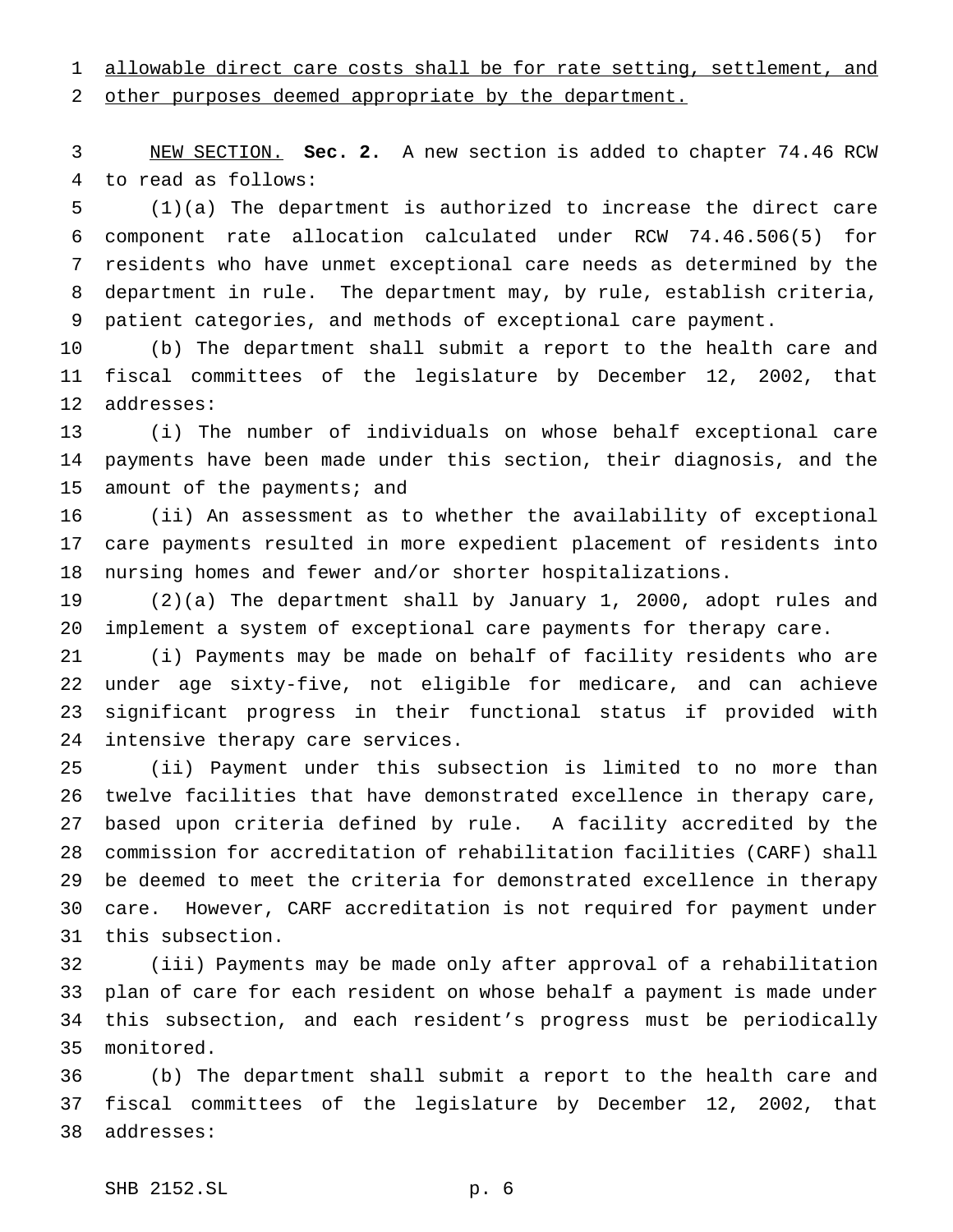(i) The number of individuals on whose behalf therapy payments were 2 made under this section, and the amount of the payments; and

 (ii) An assessment as to whether the availability of exceptional care payments for therapy care resulted in substantial progress in residents' functional status, more expedient placement of residents into less expensive settings, or other long-term cost savings.

(3) This section expires June 30, 2003.

 **Sec. 3.** RCW 74.46.511 and 1998 c 322 s 26 are each amended to read as follows:

 (1) The therapy care component rate allocation corresponds to the provision of medicaid one-on-one therapy provided by a qualified therapist as defined in this chapter, including therapy supplies and therapy consultation, for one day for one medicaid resident of a nursing facility. The therapy care component rate allocation for October 1, 1998, through June 30, 2001, shall be based on adjusted therapy costs and days from calendar year 1996. The therapy component rate allocation for July 1, 2001, through June 30, 2004, shall be based on adjusted therapy costs and days from calendar year 1999. The therapy care component rate shall be adjusted for economic trends and conditions as specified in RCW 74.46.431(5)(b), and shall be determined in accordance with this section.

 (2) In rebasing, as provided in RCW 74.46.431(5)(a), the department shall take from the cost reports of facilities the following reported information:

 (a) Direct one-on-one therapy charges for all residents by payer 26 including charges for supplies;

 (b) The total units or modules of therapy care for all residents by type of therapy provided, for example, speech or physical. A unit or module of therapy care is considered to be fifteen minutes of one-on-30 one therapy provided by a qualified therapist or support personnel; and

(c) Therapy consulting expenses for all residents.

 (3) The department shall determine for all residents the total cost per unit of therapy for each type of therapy by dividing the total adjusted one-on-one therapy expense for each type by the total units provided for that therapy type.

 (4) The department shall divide medicaid nursing facilities in this state into two peer groups: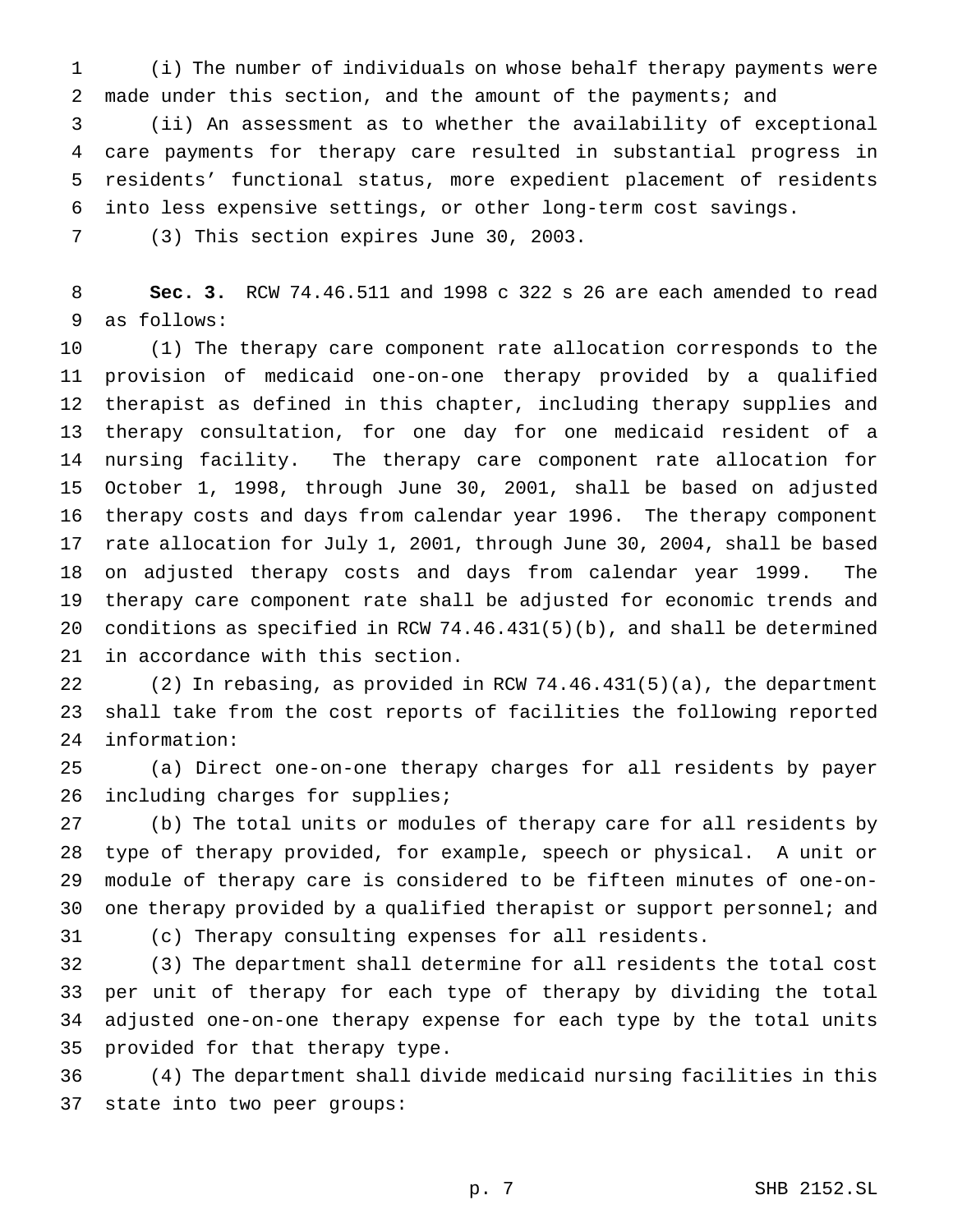(a) Those facilities located within a metropolitan statistical area; and

(b) Those not located in a metropolitan statistical area.

 Metropolitan statistical areas and nonmetropolitan statistical areas shall be as determined by the United States office of management and budget or other applicable federal office. The department shall array the facilities in each peer group from highest to lowest based on their total cost per unit of therapy for each therapy type. The department shall determine the median total cost per unit of therapy for each therapy type and add ten percent of median total cost per unit of therapy. The cost per unit of therapy for each therapy type at a nursing facility shall be the lesser of its cost per unit of therapy for each therapy type or the median total cost per unit plus ten percent for each therapy type for its peer group.

 (5) The department shall calculate each nursing facility's therapy care component rate allocation as follows:

 (a) To determine the allowable total therapy cost for each therapy type, the allowable cost per unit of therapy for each type of therapy shall be multiplied by the total therapy units for each type of therapy;

 (b) The medicaid allowable one-on-one therapy expense shall be calculated taking the allowable total therapy cost for each therapy type times the medicaid percent of total therapy charges for each therapy type;

 (c) The medicaid allowable one-on-one therapy expense for each therapy type shall be divided by total adjusted medicaid days to arrive at the medicaid one-on-one therapy cost per patient day for each therapy type;

 (d) The medicaid one-on-one therapy cost per patient day for each therapy type shall be multiplied by total adjusted patient days for all residents to calculate the total allowable one-on-one therapy expense. The lesser of the total allowable therapy consultant expense for the therapy type or a reasonable percentage of allowable therapy consultant expense for each therapy type, as established in rule by the department, shall be added to the total allowable one-on-one therapy expense to determine the allowable therapy cost for each therapy type; (e) The allowable therapy cost for each therapy type shall be added together, the sum of which shall be the total allowable therapy expense for the nursing facility;